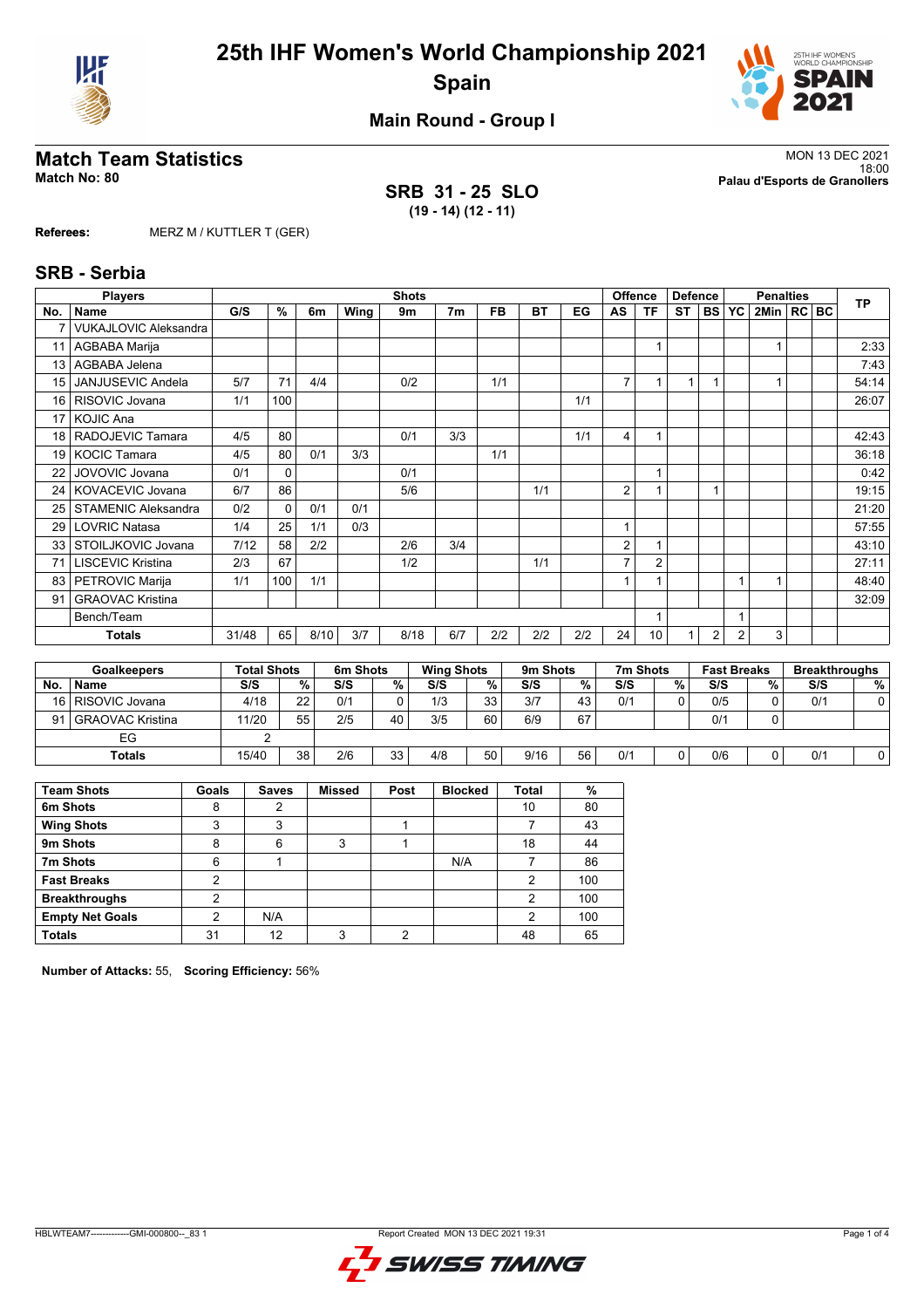

# **25th IHF Women's World Championship 2021 Spain**



**Main Round - Group I**

# **Match Team Statistics** MON 13 DEC 2021

**SRB 31 - 25 SLO (19 - 14) (12 - 11)**

**Shots Distribution**

18:00 **Match No: 80 Palau d'Esports de Granollers**

**Referees:** MERZ M / KUTTLER T (GER)

#### **SRB - Serbia**

 $\begin{array}{c|c|c|c|c} \hline \cdots & \quad & \quad & \quad & \quad \\ \hline 1/2 & & 2/2 & & \quad \quad & \quad \end{array}$ 

**Team** Goals / Shots

3-Missed 2-Post

Н

#### **Players** Goals / Shots 7 VUKAJLOVIC A 11 AGBABA M 13 AGBABA J 15 JANJUSEVIC A 17 KOJIC A  $- - -$  18 RADOJEVIC T 15 JANJUSEVIC A 16 RISOVIC J  $7.17$ TЕ п 89  $\frac{2}{2}$ <br> $\frac{2}{2}$ Œ A R R,  $\begin{array}{|c|c|c|c|}\n\hline\n1/1 & 1/1 & 1/1 \\
\hline\n1 & 1/1 & 0/1 \\
\hline\n\end{array}$ H Į, 1/1 55  $1/1$  1/1 ж ā  $1/1$  2/3 u s υø u s u a x 1-Missed 19 KOCIC T 22 JOVOVIC J 24 KOVACEVIC J 25 STAMENIC A 29 LOVRIC N 33 STOILJKOVIC J 71 LISCEVIC K  $7\overline{17}$ е a a n m a m  $0/1$ 5 i<br>1 0/1<br>1 5  $\frac{1}{1/1}$ ł. 8 ÄВ n e  $0/1$   $\blacksquare$

 $10/1$  um  $1/1$ 

1-Post

 $\frac{1}{2}$  2/3 1-Missed 1-Post

×.

| 83 PETROVIC M | 91 GRAOVAC K |  |
|---------------|--------------|--|
|               |              |  |
|               |              |  |
|               |              |  |

 $0/1$ 

 $\frac{1}{2/3}$  4/4



# Saves / Shots

1/1

0/1 1/1

1-Missed

| 3/9 | 1/2 | 2/7 |
|-----|-----|-----|
| 5/8 | 1/3 | 0/1 |
| 1/2 | 0/1 | 2/7 |

| 16 RISOVIC J     |                  |                  |
|------------------|------------------|------------------|
| 1/5              | $\overline{0}/1$ | 0/3              |
| 2/3              |                  | 0/1              |
| 1/1              | 0/1              | 0/3              |
| 91 GRAOVAC K     |                  |                  |
| $\overline{2/4}$ | $\overline{1/1}$ | $\overline{2/4}$ |
| 3/5              | 1/1              |                  |
| 0/1              |                  | 2/4              |

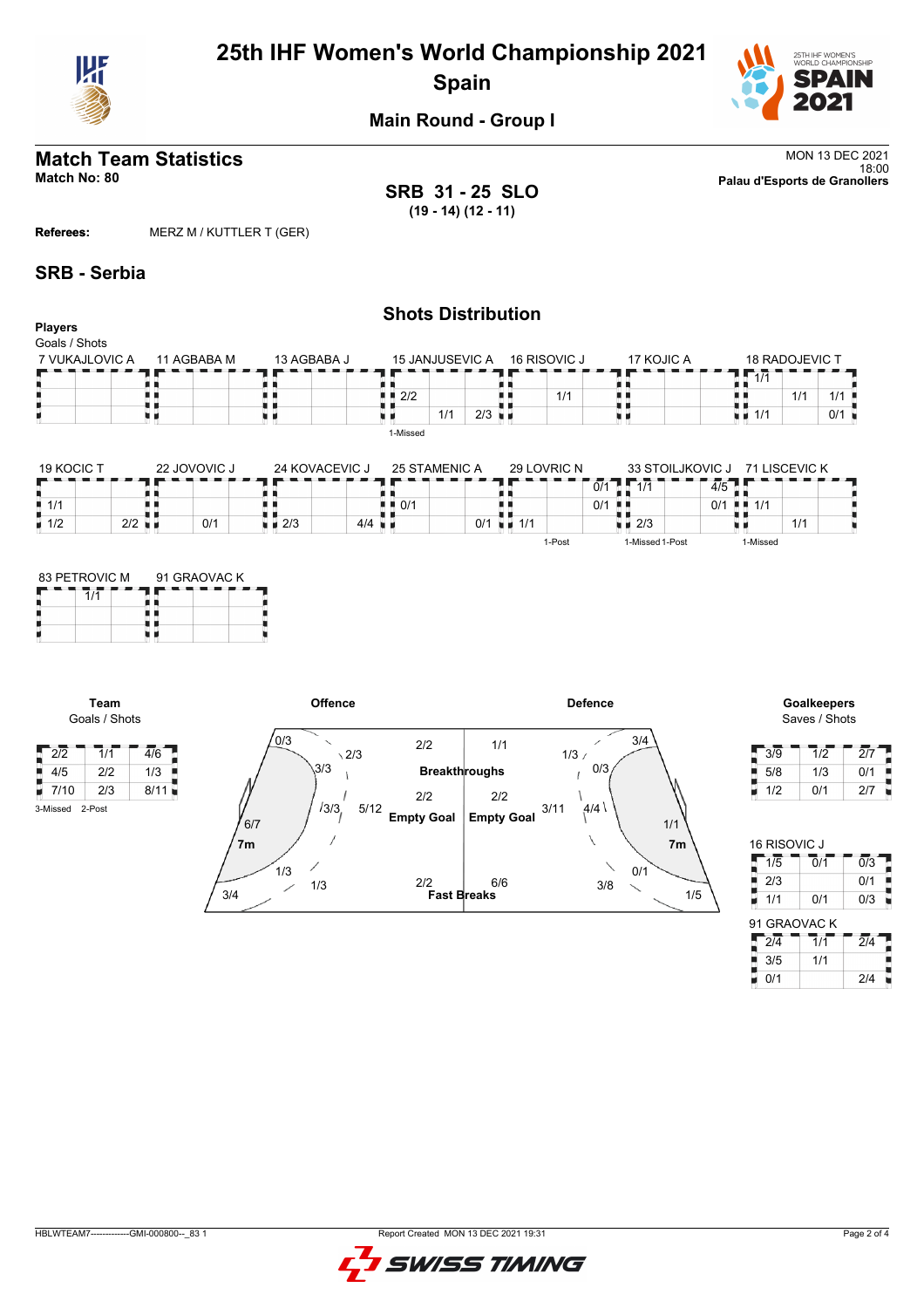



**Main Round - Group I**

## **Match Team Statistics** MON 13 DEC 2021

**SRB 31 - 25 SLO (19 - 14) (12 - 11)**

18:00 **Match No: 80 Palau d'Esports de Granollers**

**Referees:** MERZ M / KUTTLER T (GER)

#### **SLO - Slovenia**

|                 | <b>Players</b>              |       |               |     |      | <b>Shots</b> |                |           |     |     |              | Offence        | <b>Defence</b> |              | <b>Penalties</b> |  | <b>TP</b> |
|-----------------|-----------------------------|-------|---------------|-----|------|--------------|----------------|-----------|-----|-----|--------------|----------------|----------------|--------------|------------------|--|-----------|
| No.             | Name                        | G/S   | $\frac{9}{6}$ | 6m  | Wing | 9m           | 7 <sub>m</sub> | <b>FB</b> | ВT  | EG  | AS           | ΤF             | <b>ST</b>      | <b>BS YC</b> | 2Min   RC BC     |  |           |
| 3               | <b>JURIC Manca</b>          |       |               |     |      |              |                |           |     |     |              |                |                |              |                  |  | 18:01     |
| 6               | GROS Ana                    | 4/11  | 36            |     |      | 4/11         |                |           |     |     | 3            |                |                |              |                  |  | 39:38     |
| 7               | <b>OMOREGIE Elizabeth</b>   | 3/6   | 50            | 0/1 |      | 2/4          |                |           | 1/1 |     | 3            |                |                |              | $\overline{2}$   |  | 43:26     |
| 9               | <b>ZABJEK Nina</b>          |       |               |     |      |              |                |           |     |     |              |                |                |              |                  |  | 20:44     |
| 10              | STANKO Tjasa                | 3/5   | 60            | 1/1 |      | 1/3          |                | 1/1       |     |     | 4            | 5              |                |              |                  |  | 21:56     |
| 16 <sup>1</sup> | VOJNOVIC Maja               |       |               |     |      |              |                |           |     |     |              |                |                |              |                  |  | 0:41      |
| 17 <sub>1</sub> | LJEPOJA Natasa              | 2/3   | 67            | 2/3 |      |              |                |           |     |     | 1            |                |                |              | $\overline{2}$   |  | 42:52     |
|                 | 18 ZULIC Nina               | 2/4   | 50            |     |      | 0/2          |                | 2/2       |     |     | 5            | $\overline{2}$ |                |              |                  |  | 50:37     |
| 20              | <b>VARAGIC Alja</b>         | 5/8   | 63            | 1/1 | 1/3  | 0/1          | 1/1            | 1/1       |     | 1/1 |              |                |                |              |                  |  | 31:09     |
| 21              | PANDZIC Amra                | 1/1   | 100           |     |      |              |                |           |     | 1/1 |              |                |                |              |                  |  | 54:25     |
| 28              | <b>SVETIK Maja</b>          | 1/3   | 33            | 0/1 | 1/2  |              |                |           |     |     |              |                |                |              |                  |  | 20:55     |
| 29              | COPI Ziva                   |       |               |     |      |              |                |           |     |     |              |                |                |              |                  |  |           |
| 41              | <b>BEGANOVIC Aneja</b>      |       |               |     |      |              |                |           |     |     |              |                |                |              |                  |  | 2:26      |
| 44              | MRMOLJA Dominika            |       |               |     |      |              |                |           |     |     |              |                |                |              |                  |  | 3:43      |
| 66              | <b>GOMILAR ZICKERO Tija</b> | 0/2   | $\mathbf 0$   |     | 0/2  |              |                |           |     |     |              |                |                |              |                  |  | 29:38     |
| 96              | <b>KRAMAR Petra</b>         | 4/6   | 67            | 0/1 | 2/2  | 0/1          |                | 2/2       |     |     | $\mathbf{1}$ |                | 2              |              |                  |  | 39:49     |
|                 | Bench/Team                  |       |               |     |      |              |                |           |     |     |              |                |                |              |                  |  |           |
|                 | <b>Totals</b>               | 25/49 | 51            | 4/8 | 4/9  | $7/22$       | 1/1            | 6/6       | 1/1 | 2/2 | 17           | 10             | $\overline{c}$ |              | 5                |  |           |
|                 |                             |       |               |     |      |              |                |           |     |     |              |                |                |              |                  |  |           |

|     | <b>Goalkeepers</b> | <b>Total Shots</b> |    | 6m Shots |    | <b>Wing Shots</b> |    | 9 <sub>m</sub> Shots |    | 7m Shots |    | <b>Fast Breaks</b> |    | <b>Breakthroughs</b> |    |
|-----|--------------------|--------------------|----|----------|----|-------------------|----|----------------------|----|----------|----|--------------------|----|----------------------|----|
| No. | <b>Name</b>        | S/S                | %  | S/S      | %  | S/S               | %  | S/S                  | %. | S/S      | %  | S/S                | %. | S/S                  | %। |
|     | 16   VOJNOVIC Maja | 0/2                |    |          |    |                   |    |                      |    | 0/2      |    |                    |    |                      |    |
|     | 21   PANDZIC Amra  | 11/39              | 28 | 2/9      | 22 | 3/6               | 50 | 6/14                 | 43 | 0/4      |    | 0/2                |    | 0/2                  |    |
|     | EG                 |                    |    |          |    |                   |    |                      |    |          |    |                    |    |                      |    |
|     | <b>Totals</b>      | 12/43              | 28 | 2/10     | 20 | 3/6               | 50 | 6/14                 | 43 | 1/7      | 14 | 0/2                |    | 0/2                  |    |

| <b>Team Shots</b>      | Goals | <b>Saves</b> | <b>Missed</b> | Post | <b>Blocked</b> | <b>Total</b> | %   |
|------------------------|-------|--------------|---------------|------|----------------|--------------|-----|
| 6m Shots               |       |              |               |      |                | 8            | 50  |
| <b>Wing Shots</b>      |       | 4            |               |      |                | 9            | 44  |
| 9m Shots               |       | 9            | 3             |      | 2              | 22           | 32  |
| 7m Shots               |       |              |               |      | N/A            |              | 100 |
| <b>Fast Breaks</b>     | 6     |              |               |      |                | 6            | 100 |
| <b>Breakthroughs</b>   |       |              |               |      |                |              | 100 |
| <b>Empty Net Goals</b> | 2     | N/A          |               |      |                | 2            | 100 |
| <b>Totals</b>          | 25    | 15           | ົ             | 4    | 2              | 49           | 51  |

**Number of Attacks:** 56, **Scoring Efficiency:** 45%